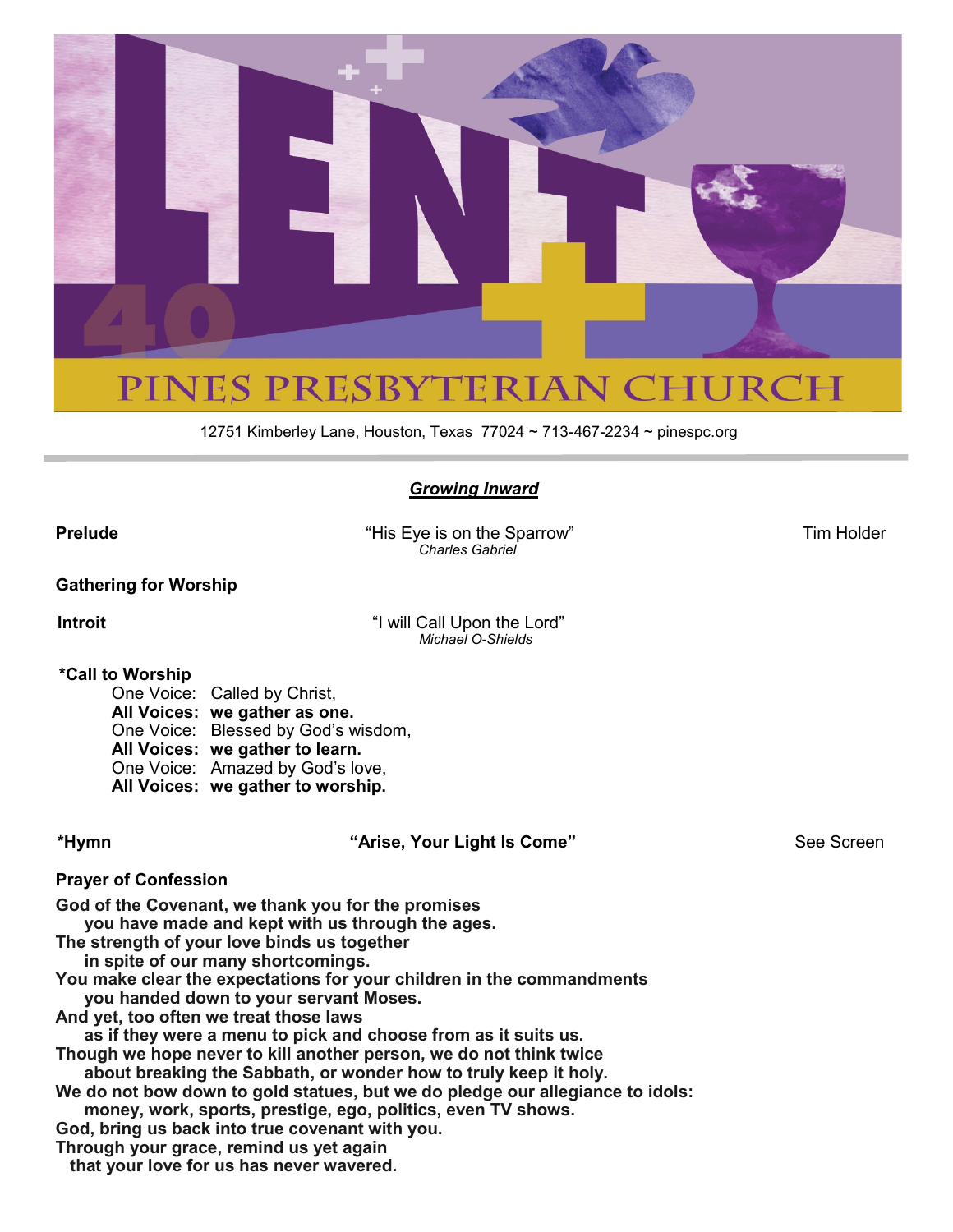#### **Silent Confession**

#### **Confessional Response "Sunday's Palms are Sunday's Ashes"**

See Screen

#### **Assurance of Grace**

| One Voice:         | God's promises are true and unbroken.             |  |  |
|--------------------|---------------------------------------------------|--|--|
| <b>All Voices:</b> | God's grace is sweet and abundant.                |  |  |
|                    | God's word is perfect and lifegiving.             |  |  |
| One Voice:         | Come, enter into the joy of God's forgiving love! |  |  |

**Children's Message**

 **Jesus Loves Me! This I know, For the Bible tells me so; Little ones to Him belong; They are weak, but he is strong. Yes, Jesus loves me! Yes, Jesus loves me! Yes, Jesus loves me! The Bible tells me so.**

#### *Looking Upward*

| <b>First Reading</b>  |                               | Exodus 20:1-17 |
|-----------------------|-------------------------------|----------------|
| Anthem                | "My Song"<br>John W. Peterson |                |
| <b>Second Reading</b> |                               | Psalm 19       |
| Sermon                | "Heavy Load"                  | Rev. Andy Gans |
| *Hymn                 | "My Life Flows On"            | See Screen     |
|                       |                               |                |

#### *Serving Outward*

#### **Ordination and Installation of Officers**

Pines Presbyterian Church ordains Leslie Friedrich and Connie Sipp to the office of Ruling Elder, and installs them as well as installs previously ordained Ruling Elders Bob Barr, Mike Lade, Judy Shamp and Phil Wetz

Sentences of Scripture *1 Cor. 12:4–7, 27* There are varieties of gifts, but it is the same Spirit who gives them. **All Voices: There are different ways of serving God, but it is the same Lord who is served.** One Voice: God works through each person in a unique way, but it is God's purpose that is accomplished. **All Voices: To each is given a gift of the Spirit to be used for the common good.** One Voice: Together we are the body of Christ, and individually members of it.

#### **\*Saying What We Believe** *(Iona Community)*

One Voice: With the whole church<br>**All Voices: we affirm that we are All Voices: we affirm that we are made in God's image, befriended by Christ, empowered by the Spirit;** One Voice: With people everywhere **All Voices: we affirm God's goodness at the heart of humanity, planted more deeply than all that is wrong;** One: With all creation **Many: we celebrate the miracle and wonder of life, the unfolding purposes of God, forever at work in ourselves and in the world. Amen.**



#### **Welcome to Pines**

Pines is a joyful Christian community that welcomes all. Our Mission is to make disciples who know, love, and trust in Jesus Christ. We live into our Mission by Looking Upward, Growing Inward, and Serving Outward.

#### **Helpful devices:**

Auditory assistance receivers are available with the Ushers.

**Sound:** Dan Schafer

**Liturgist:** Craig Walker

\*All who are able may stand



**Instagram.com/pineshouston** 

**Get the latest announcements and reminders right before events happen. Find us here: https://twitter.com/HoustonPines.** 

**Find us on Facebook www.facebook.comPinesPresbyterian Church-1425251917704955/**

 **The newsletter is available in the Narthex for those unable to access it online.**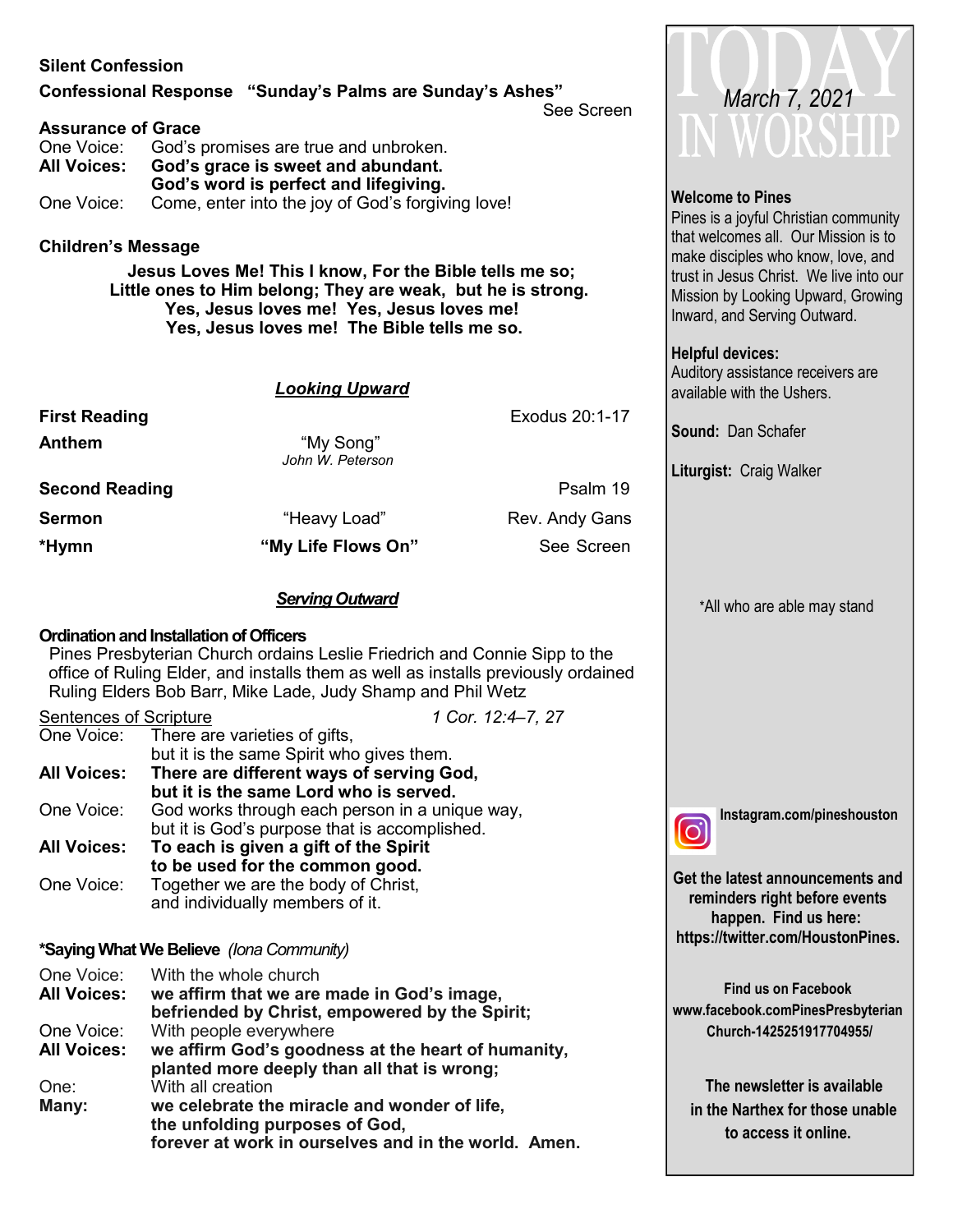| *Gloria Patri                                                                                                                                                                                                                                                                                           |                                               |                                                                   |                                                                                 |                                    | Pray for the People of Pines                                                                                     |                                                             |  |
|---------------------------------------------------------------------------------------------------------------------------------------------------------------------------------------------------------------------------------------------------------------------------------------------------------|-----------------------------------------------|-------------------------------------------------------------------|---------------------------------------------------------------------------------|------------------------------------|------------------------------------------------------------------------------------------------------------------|-------------------------------------------------------------|--|
| Glory be to the Father, and to the Son, and to the Holy Ghost;<br>As it was in the beginning, is now and ever shall be, world without end.<br>Amen. Amen.                                                                                                                                               |                                               |                                                                   |                                                                                 |                                    | Gloria Anderson<br>Norma Bender<br>Jean Breitenwischer                                                           | <b>Morriss Partee</b><br>Georgette Person<br>Nancy Robinson |  |
| <b>Celebration of the Lord's Supper</b>                                                                                                                                                                                                                                                                 |                                               | <b>Barbara Caffall</b>                                            | Virginia Smith                                                                  |                                    |                                                                                                                  |                                                             |  |
| The Lord's Prayer                                                                                                                                                                                                                                                                                       |                                               | Carolyn Craig                                                     | <b>Bob Symon</b>                                                                |                                    |                                                                                                                  |                                                             |  |
| All Sing:<br>Our Father, which art in heaven, hallowed be Thy name,<br>Thy kingdom come, Thy will be done, on earth<br>as it is in heaven. Give us this day, our daily bread;<br>and forgive us our debts, as we forgive our debtors;<br>and lead us not into temptation, but deliver us from evil, for |                                               |                                                                   |                                                                                 |                                    | <b>Karen MacAllister</b><br>Barbara Youngflesh                                                                   | <b>Bill Vislocky</b><br>Nancy Watler<br>Darlene Wendt       |  |
|                                                                                                                                                                                                                                                                                                         |                                               | Thine is the kingdom, and the power, and the glory, forever. Amen | <b>Pray for Pines Members and Family</b><br>Pray for the family of Pines Member |                                    |                                                                                                                  |                                                             |  |
| <b>Hymn</b>                                                                                                                                                                                                                                                                                             |                                               |                                                                   | "Live Into Hope"                                                                | See Screen                         | Susan Schroeder who passed away on<br>February 21, 2021.                                                         |                                                             |  |
| *Charge and Benediction                                                                                                                                                                                                                                                                                 |                                               |                                                                   |                                                                                 |                                    |                                                                                                                  |                                                             |  |
| See Screen<br>*Benediction Response "Shalom, Chaverim!"                                                                                                                                                                                                                                                 |                                               |                                                                   |                                                                                 | <b>Pray for Friends in Mission</b> |                                                                                                                  |                                                             |  |
| *Sending Out The Light of Christ                                                                                                                                                                                                                                                                        |                                               |                                                                   |                                                                                 | Joy Kreider<br>Ken and Judy McDyer |                                                                                                                  |                                                             |  |
| *Postlude                                                                                                                                                                                                                                                                                               |                                               |                                                                   | "Wonderful Words of Life"<br><b>Philip Paul Bliss</b>                           |                                    | <b>Pray for Pines Members</b><br>in the Military                                                                 |                                                             |  |
| Words printed by permission CCLI 998238<br>Portions of our liturgy are from The Abingdon Worship Annual 2021<br>Copyright © 2019 by Abingdon Press. Used by permission.                                                                                                                                 |                                               |                                                                   |                                                                                 |                                    | Olivia Williams (Amy)<br>Noah Youngflesh (Air Force)                                                             |                                                             |  |
|                                                                                                                                                                                                                                                                                                         | <b>Calendar for the Week of March 7, 2021</b> |                                                                   |                                                                                 |                                    |                                                                                                                  |                                                             |  |
| Today                                                                                                                                                                                                                                                                                                   | p.m.                                          | 5:00<br>8:00                                                      | In-Car-Nation Worship Back Parking Lot                                          |                                    |                                                                                                                  |                                                             |  |
| Monday                                                                                                                                                                                                                                                                                                  | a.m.                                          | 10:00                                                             |                                                                                 |                                    | The Lord's Prayer                                                                                                |                                                             |  |
|                                                                                                                                                                                                                                                                                                         | p.m.                                          | 6:00                                                              |                                                                                 |                                    |                                                                                                                  |                                                             |  |
|                                                                                                                                                                                                                                                                                                         |                                               |                                                                   |                                                                                 |                                    | Our Father, who art in heaven,                                                                                   |                                                             |  |
| Tuesday                                                                                                                                                                                                                                                                                                 | a.m.<br>P.m.                                  | 7:00<br>6:30                                                      | Men's Bible Study(Meet by Zoom)<br>Missions Committee MeetingFellowship Hall    |                                    | hallowed be thy name. Thy<br>kingdom come, thy will be done, on earth as                                         |                                                             |  |
|                                                                                                                                                                                                                                                                                                         |                                               |                                                                   |                                                                                 |                                    | it is in heaven. Give us this day our daily                                                                      |                                                             |  |
| Wednesday                                                                                                                                                                                                                                                                                               | a.m.                                          | 11:00                                                             |                                                                                 |                                    | bread; and forgive us our debts, as we<br>forgive our debtors; and lead us not into                              |                                                             |  |
|                                                                                                                                                                                                                                                                                                         | p.m.                                          | 8:00                                                              |                                                                                 |                                    |                                                                                                                  |                                                             |  |
| Thursday                                                                                                                                                                                                                                                                                                | p.m.                                          | 1:00                                                              | Art At Pines, Watercolor ClassCancelled until April 1                           |                                    | temptation, but deliver us from evil.<br>For thine is the kingdom and the power and<br>the glory, forever. Amen. |                                                             |  |
| Sunday                                                                                                                                                                                                                                                                                                  | a.m                                           | 9:00                                                              |                                                                                 |                                    |                                                                                                                  |                                                             |  |
|                                                                                                                                                                                                                                                                                                         |                                               | 9:15                                                              | Adult Sunday School Fellowship Hall                                             |                                    |                                                                                                                  |                                                             |  |
|                                                                                                                                                                                                                                                                                                         |                                               | 9:15                                                              |                                                                                 |                                    |                                                                                                                  |                                                             |  |
|                                                                                                                                                                                                                                                                                                         |                                               | 9:15                                                              | Youth Sunday SchoolHigh School Room                                             |                                    |                                                                                                                  |                                                             |  |
|                                                                                                                                                                                                                                                                                                         |                                               | 10:45                                                             | Worship ServiceSanctuary/Live Streaming on Web                                  | and Facebook                       |                                                                                                                  |                                                             |  |
|                                                                                                                                                                                                                                                                                                         | p.m.                                          | 12:00                                                             | Annual Meeting in the Sanctuary following Worship                               |                                    |                                                                                                                  |                                                             |  |
|                                                                                                                                                                                                                                                                                                         |                                               | 5:00                                                              | In-Car-Nation Worship Back Parking Lot                                          |                                    |                                                                                                                  |                                                             |  |
|                                                                                                                                                                                                                                                                                                         |                                               | 8:00                                                              |                                                                                 |                                    | <b>A Stephen Ministry</b><br>Congregation                                                                        |                                                             |  |